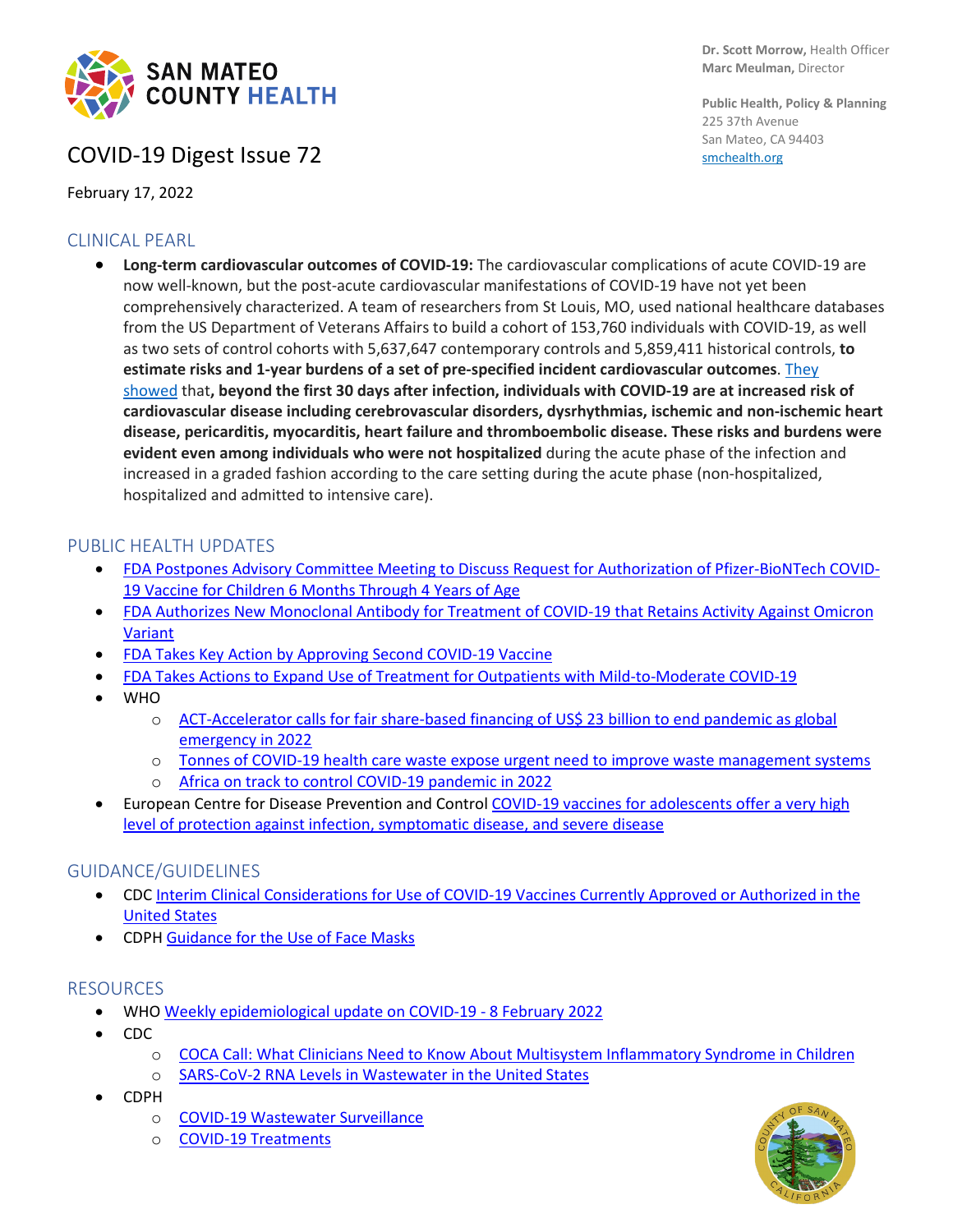

**Public Health, Policy & Planning** 225 37th Avenue San Mateo, CA 94403 [smchealth.org](https://www.smchealth.org/)

# COVID-19 Digest Issue 72

- CDC/IDSA COVID-19 Clinician Call: [Outpatient Therapeutics: Addressing Operational Barriers to Delivery &](https://www.idsociety.org/multimedia/clinician-calls/cdcidsa-covid-19-clinician-call-outpatient-therapeutics-addressing-operational-barriers-to-delivery--access-omicron-update/)  [Access; Omicron Update](https://www.idsociety.org/multimedia/clinician-calls/cdcidsa-covid-19-clinician-call-outpatient-therapeutics-addressing-operational-barriers-to-delivery--access-omicron-update/)
- IDSA
	- o [COVID-19 Health Disparities](https://www.idsociety.org/multimedia/podcasts/covid-19-health-disparities-feb-12-2022/)
	- o Black History Month [The Impact of the COVID-19 Pandemic and Utilizing Trusted Messengers](https://www.idsociety.org/multimedia/all-videos/cultural-awareness-series-black-history-month--the-impact-of-the-covid-19-pandemic-and-utilizing-trusted-messengers/)
	- o [Combating COVID-19 Misinformation](https://www.idsociety.org/multimedia/podcasts/combatting-covid-19-misinformation-jan-15-2022/)
- Center for Infectious Disease Research and Policy (CIDRAP) Osterholm Update:
	- o [Episode 89: Understanding immunity](https://www.cidrap.umn.edu/covid-19/podcasts-webinars/episode-89)
	- o [Episode 90: A Pandemic of Lost Trust](https://www.cidrap.umn.edu/covid-19/podcasts-webinars/episode-90)
- Kaiser Family Foundation [KFF COVID-19 Vaccine Monitor: January 2022 Parents And Kids Update](https://www.kff.org/coronavirus-covid-19/poll-finding/kff-covid-19-vaccine-monitor-january-2022-parents-and-kids-update/)
- UK Health Security Agency [SARS-CoV-2 variants of concern and variants under investigation in England](https://assets.publishing.service.gov.uk/government/uploads/system/uploads/attachment_data/file/1054357/Technical-Briefing-36-11February2022_v2.pdf)  [Technical briefing 36](https://assets.publishing.service.gov.uk/government/uploads/system/uploads/attachment_data/file/1054357/Technical-Briefing-36-11February2022_v2.pdf)

### ACADEMIC/RESEARCH PAPERS

- *New England Journal of Medicine*
	- o [SARS-CoV-2 Omicron Variant Neutralization after mRNA-1273 Booster Vaccination](https://www.nejm.org/doi/full/10.1056/NEJMc2119912)
	- o [Effectiveness of Homologous or Heterologous Covid-19 Boosters in Veterans](https://www.nejm.org/doi/full/10.1056/NEJMc2200415)
	- o [Protection against the Omicron Variant from Previous SARS-CoV-2 Infection](https://www.nejm.org/doi/full/10.1056/NEJMc2200133)
- *medRxiv*
	- o [Transmission of SARS-CoV-2 Omicron VOC subvariants BA.1 and BA.2: Evidence from Danish](https://www.medrxiv.org/content/10.1101/2022.01.28.22270044v1)  **[Households](https://www.medrxiv.org/content/10.1101/2022.01.28.22270044v1)**
- *bioRxiv*
	- o [Reduced interferon antagonism but similar drug sensitivity in Omicron variant compared to Delta](https://www.biorxiv.org/content/10.1101/2022.01.03.474773v1)  [variant SARS-CoV-2 isolates](https://www.biorxiv.org/content/10.1101/2022.01.03.474773v1)
	- o [Detection of SARS-CoV-2 Omicron variant \(B.1.1.529\) infection of white-tailed deer](https://www.biorxiv.org/content/10.1101/2022.02.04.479189v1)
	- [Unadjuvanted intranasal spike vaccine booster elicits robust protective mucosal](https://www.biorxiv.org/content/10.1101/2022.01.24.477597v1) immunity against [sarbecoviruses](https://www.biorxiv.org/content/10.1101/2022.01.24.477597v1)
- *Nature*
	- o [T cell responses to SARS-CoV-2 spike cross-recognize Omicron](https://www.nature.com/articles/s41586-022-04460-3)
	- o [Safety, tolerability and viral kinetics during SARS-CoV-2 human challenge](https://www.researchsquare.com/article/rs-1121993/v1)
	- o [Vaccines Elicit Highly Conserved Cellular Immunity to SARS-CoV-2 Omicron](https://www.nature.com/articles/s41586-022-04465-y)
	- o [Self-reported COVID-19 vaccine hesitancy and uptake among participants from different racial and](https://www.nature.com/articles/s41467-022-28200-3)  [ethnic groups in the United States and United Kingdom](https://www.nature.com/articles/s41467-022-28200-3)
	- o [A population-based cohort study of obesity, ethnicity and COVID-19 mortality in 12.6 million adults in](https://www.nature.com/articles/s41467-022-28248-1)  [England](https://www.nature.com/articles/s41467-022-28248-1)
- *The Lancet*
	- o [Omicron neutralising antibodies after COVID-19 vaccination in haemodialysis patients](https://www.thelancet.com/journals/lancet/article/PIIS0140-6736(22)00104-0/fulltext)
	- o [Transmission of SARS-CoV-2 \(Variant Delta\) from Pet Hamsters to Humans and Onward Human](https://papers.ssrn.com/sol3/papers.cfm?abstract_id=4017393)  [Propagation of the Adapted Strain: A Case Study](https://papers.ssrn.com/sol3/papers.cfm?abstract_id=4017393)
- *JAMA*
	- o [Durability of Anti-Spike Antibodies in Infants After Maternal COVID-19 Vaccination or Natural](https://jamanetwork.com/journals/jama/fullarticle/2788986)  [Infection](https://jamanetwork.com/journals/jama/fullarticle/2788986)
	- o [Characteristics, Outcomes, and Severity Risk Factors Associated With SARS-CoV-2 Infection Among](https://jamanetwork.com/journals/jamanetworkopen/fullarticle/2788844)  [Children in the US National COVID Cohort Collaborative](https://jamanetwork.com/journals/jamanetworkopen/fullarticle/2788844)

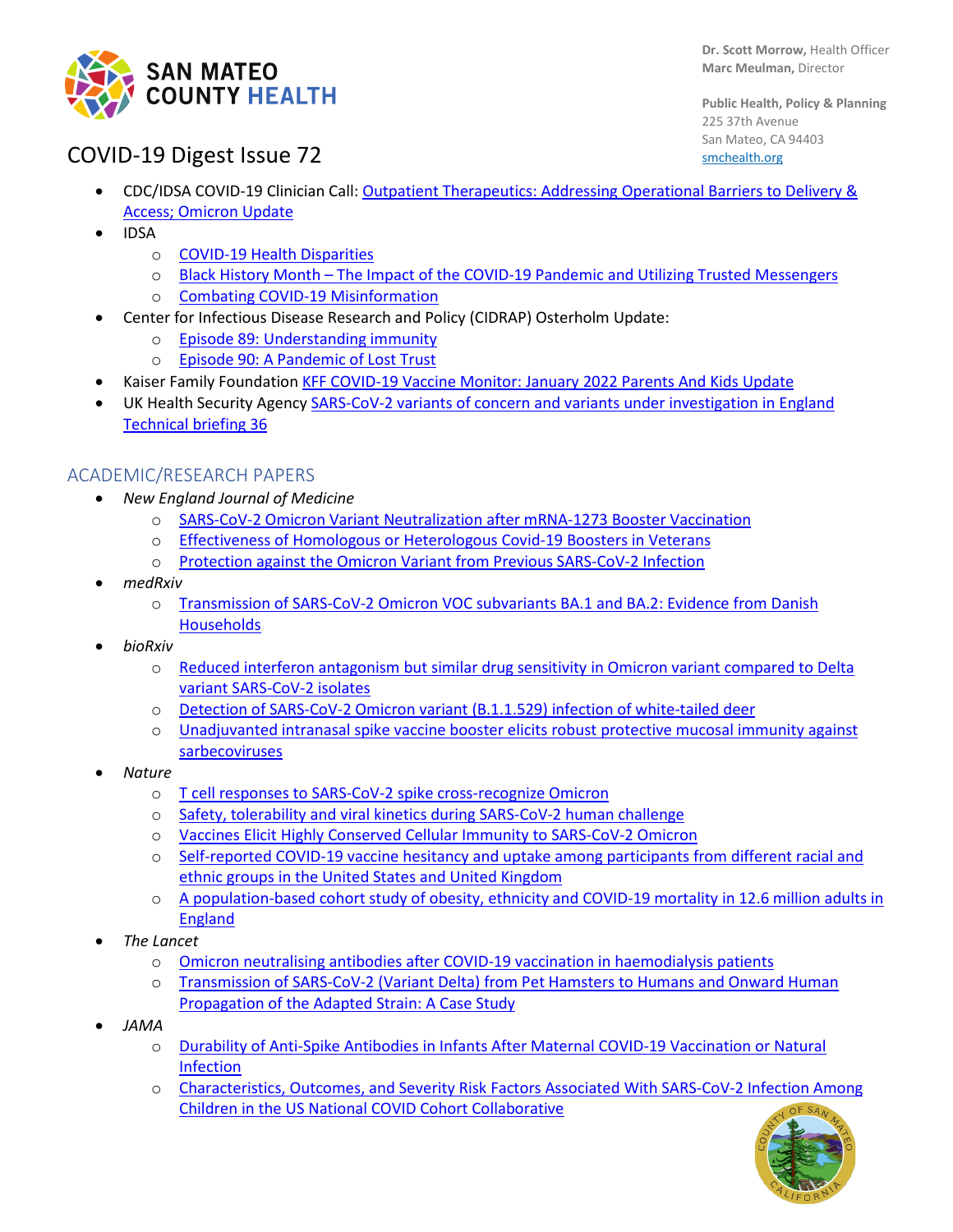

**Public Health, Policy & Planning** 225 37th Avenue San Mateo, CA 94403 [smchealth.org](https://www.smchealth.org/)

# COVID-19 Digest Issue 72

- o [Association of BNT162b2 COVID-19 Vaccination During Pregnancy With Neonatal and Early Infant](https://jamanetwork.com/journals/jamapediatrics/fullarticle/2788938)  **[Outcomes](https://jamanetwork.com/journals/jamapediatrics/fullarticle/2788938)**
- o [Association of SARS-CoV-2 Infection With Serious Maternal Morbidity and Mortality From Obstetric](https://jamanetwork.com/journals/jama/fullarticle/2788985)  **[Complications](https://jamanetwork.com/journals/jama/fullarticle/2788985)**
- o [Analysis of Vaccination Rates and New COVID-19 Infections by US County, July-August 2021](https://jamanetwork.com/journals/jamanetworkopen/fullarticle/2788928)
- o [Evaluating the Findings of the IMPACT-C Randomized Clinical Trial](https://jamanetwork.com/journals/jamainternalmedicine/fullarticle/2788657) to Improve COVID-19 Vaccine [Coverage in Skilled Nursing Facilities](https://jamanetwork.com/journals/jamainternalmedicine/fullarticle/2788657)
- o [Association of Homologous and Heterologous Vaccine Boosters With COVID-19 Incidence and](https://jamanetwork.com/journals/jama/fullarticle/2789151)  [Severity in Singapore](https://jamanetwork.com/journals/jama/fullarticle/2789151)
- o [Assessing How Consumers Interpret and Act on Results From At-Home COVID-19 Self-test Kits -](https://jamanetwork.com/journals/jamainternalmedicine/fullarticle/2788656) A [Randomized Clinical Trial](https://jamanetwork.com/journals/jamainternalmedicine/fullarticle/2788656)
- o [Prevalence of Select New Symptoms and Conditions Among Persons Aged Younger Than 20 Years](https://jamanetwork.com/journals/jamanetworkopen/fullarticle/2788641)  [and 20 Years or Older at 31 to 150 Days After Testing Positive or Negative for SARS-CoV-2](https://jamanetwork.com/journals/jamanetworkopen/fullarticle/2788641)
- o [Comparison of SARS-CoV-2 Test Positivity in NCAA Division I Student Athletes vs Nonathletes at 12](https://jamanetwork.com/journals/jamanetworkopen/fullarticle/2788852)  **[Institutions](https://jamanetwork.com/journals/jamanetworkopen/fullarticle/2788852)**
- o College Athletic [Programs Thwart the Spread of SARS-CoV-2 During the COVID-19 Pandemic](https://jamanetwork.com/journals/jamanetworkopen/fullarticle/2788859)
- o [Disruptions in Care for Medicare Beneficiaries With](https://jamanetwork.com/journals/jamanetworkopen/fullarticle/2788463) Severe Mental Illness During the COVID-19 [Pandemic](https://jamanetwork.com/journals/jamanetworkopen/fullarticle/2788463)
- o [Trends in and Factors Associated With Out-of-Pocket Spending for COVID-19 Hospitalizations From](https://jamanetwork.com/journals/jamanetworkopen/fullarticle/2789008)  [March 2020 to March 2021](https://jamanetwork.com/journals/jamanetworkopen/fullarticle/2789008)
- *Emerging Infectious Diseases*
	- o [Detection of SARS-CoV-2 in Neonatal Autopsy Tissues and Placenta](https://protect-us.mimecast.com/s/GkwjCADXMqFY37WghXDqQ_)
	- o [Multisystem Inflammatory Syndrome in Adult after First Dose of mRNA Vaccine](https://protect-us.mimecast.com/s/zU8uCW6KQOckj6mAHB1n6K)
	- o [Community Transmission of SARS-CoV-2 Omicron Variant, South Korea, 2021](https://protect-us.mimecast.com/s/tHd9CNkKYDFRVzzjh8ATnT)
	- o [Serial Intervals and Household Transmission of SARS-CoV-2 Omicron Variant, South Korea, 2021](https://protect-us.mimecast.com/s/PNusC82zM8IvVYqKU9Og_Z)
	- o [Mask Effectiveness for Preventing Secondary Cases of COVID-19,](https://www.ncbi.nlm.nih.gov/pmc/articles/PMC8714203/) Johnson County, Iowa, USA
- *Clinical Infectious Diseases*
	- o [Rapid control of hospital-based SARS-CoV-2 Omicron clusters through daily testing and universal use](https://academic.oup.com/cid/advance-article/doi/10.1093/cid/ciac113/6523822?login=false)  [of N95 respirators](https://academic.oup.com/cid/advance-article/doi/10.1093/cid/ciac113/6523822?login=false)
	- o [Predictors of SARS-CoV-2 infection following high-risk exposure](https://pubmed.ncbi.nlm.nih.gov/34932817/)
- *BMJ*
	- o [Risk of persistent and new clinical sequelae among adults aged 65 years and older during the post](https://www.bmj.com/content/376/bmj-2021-068414)[acute phase of SARS-CoV-2 infection: retrospective cohort study](https://www.bmj.com/content/376/bmj-2021-068414)
	- o [Association between pharmaceutical modulation of oestrogen in postmenopausal women in Sweden](https://bmjopen.bmj.com/content/12/2/e053032)  [and death due to COVID-19: a cohort study](https://bmjopen.bmj.com/content/12/2/e053032)
- *Matter*
	- o [Oral mRNA delivery using capsule-mediated gastrointestinal tissue injections](https://www.cell.com/matter/fulltext/S2590-2385(21)00680-9?_returnURL=https%3A%2F%2Flinkinghub.elsevier.com%2Fretrieve%2Fpii%2FS2590238521006809%3Fshowall%3Dtrue)
- *PNAS*
	- o [Self-reported COVID-19 infection and implications for mental health and food insecurity among](https://www.pnas.org/content/119/7/e2111787119)  [American college students](https://www.pnas.org/content/119/7/e2111787119)
- *Journal of Clinical Investigation* 
	- o [Disulfiram inhibits neutrophil extracellular trap formation protecting rodents from acute lung injury](https://insight.jci.org/articles/view/157342)  [and SARS-CoV-2 infection](https://insight.jci.org/articles/view/157342)

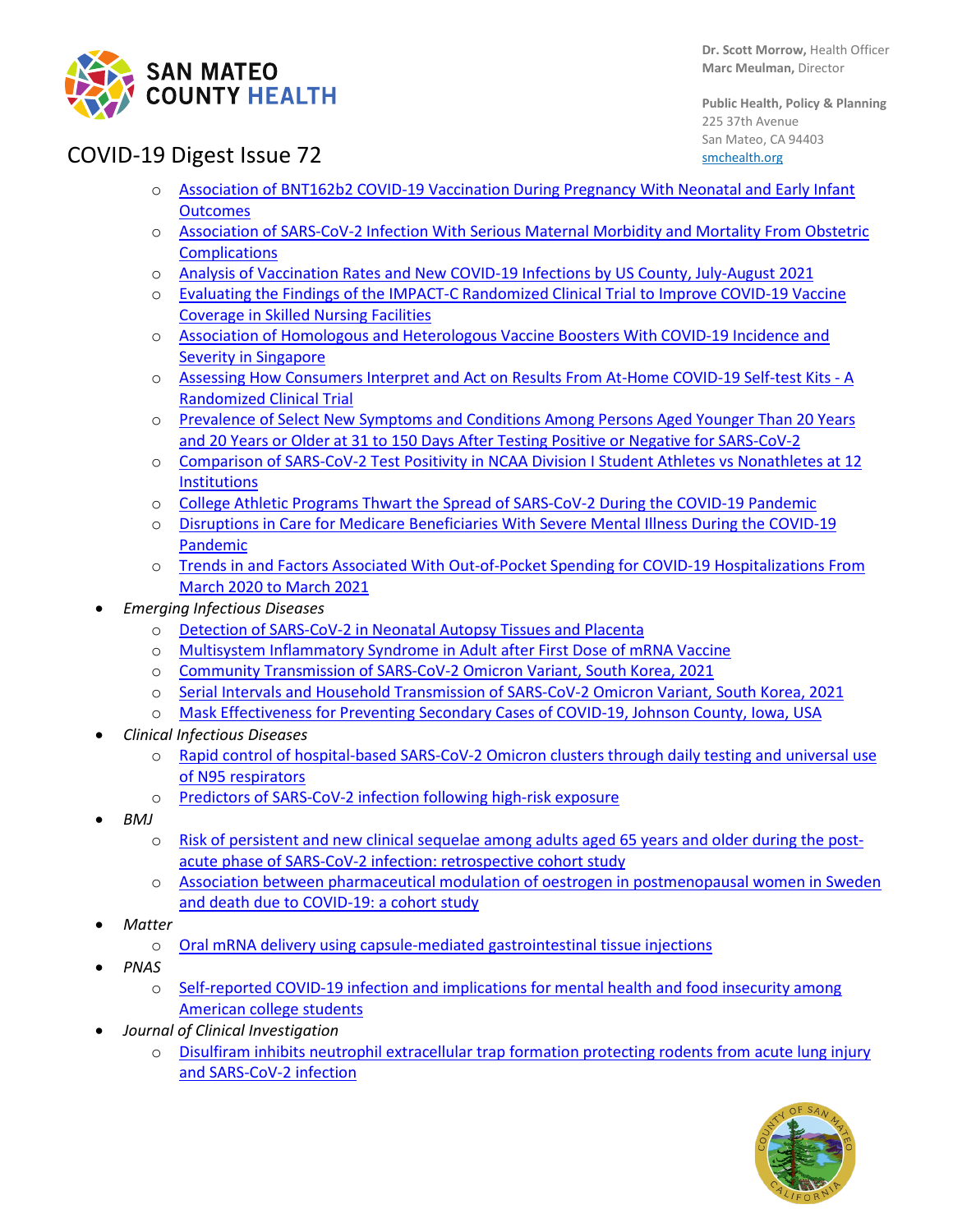

**Public Health, Policy & Planning** 225 37th Avenue San Mateo, CA 94403 [smchealth.org](https://www.smchealth.org/)

# COVID-19 Digest Issue 72

- *Radiology*
	- o [Imaging and Clinical Features of COVID-19 Breakthrough Infections: A Multicenter Study](https://pubs.rsna.org/doi/10.1148/radiol.213072)
- *Canadian Medical Association Journal*
	- o [Outcomes in patients with and without disability admitted to hospital with COVID-19: a retrospective](https://www.cmaj.ca/content/194/4/E112)  [cohort study](https://www.cmaj.ca/content/194/4/E112)

### MMWR

- Effectiveness of Maternal Vaccination with mRNA COVID-19 Vaccine During Pregnancy Against COVID-19-[Associated Hospitalization in Infants Aged <6 Months —](https://protect-us.mimecast.com/s/ovsQCNkKYDFRZyYrsR_G-3) 17 States, July 2021–January 2022
- [Hospitalizations of Children and Adolescents with Laboratory-Confirmed COVID-19 —](https://protect-us.mimecast.com/s/KhDsCOYXPlTGNQD9cP_B9i) COVID-NET, 14 States, [July 2021–January 2022](https://protect-us.mimecast.com/s/KhDsCOYXPlTGNQD9cP_B9i)
- [Waning 2-Dose and 3-Dose Effectiveness of mRNA Vaccines Against COVID-19–Associated Emergency](https://protect-us.mimecast.com/s/TJVXC4xvzmIoBv6QuWBO7S)  [Department and Urgent Care Encounters and Hospitalizations Among Adults During Periods of Delta and](https://protect-us.mimecast.com/s/TJVXC4xvzmIoBv6QuWBO7S)  Omicron Variant Predominance — [VISION Network, 10 States, August 2021–January 2022](https://protect-us.mimecast.com/s/TJVXC4xvzmIoBv6QuWBO7S)
- [Safety Monitoring of COVID-19 Vaccine Booster Doses Among Adults —](https://protect-us.mimecast.com/s/95GDC5ywRnFvZDRQux9GBD) United States, September 22, 2021– [February 6, 2022](https://protect-us.mimecast.com/s/95GDC5ywRnFvZDRQux9GBD)
- [Genomic Surveillance for SARS-CoV-2 Variants: Predominance of the Delta \(B.1.617.2\) and Omicron](https://protect-us.mimecast.com/s/A-x6C31ryRcBpG6AFvsb6k)  (B.1.1.529) Variants — [United States, June 2021–January 2022](https://protect-us.mimecast.com/s/A-x6C31ryRcBpG6AFvsb6k)
- [Effectiveness of Face Mask or Respirator Use in Indoor Public Settings for Prevention of SARS-CoV-2 Infection](https://protect-us.mimecast.com/s/5ve0CR6KPYcm21WrhOn3a2)  — California, [February–December 2021](https://protect-us.mimecast.com/s/5ve0CR6KPYcm21WrhOn3a2)
- [Clinical Characteristics and Outcomes Among Adults Hospitalized with Laboratory-Confirmed SARS-CoV-2](https://protect-us.mimecast.com/s/rx-wCVO27pfwG6ylcQ8U5Q)  [Infection During Periods of B.1.617.2 \(Delta\) and B.1.1.529 \(Omicron\) Variant Predominance —](https://protect-us.mimecast.com/s/rx-wCVO27pfwG6ylcQ8U5Q) One Hospital, [California, July 15–September 23, 2021, and December 21, 2021–January 27, 2022](https://protect-us.mimecast.com/s/rx-wCVO27pfwG6ylcQ8U5Q)
- *Notes from the Field:* [COVID-19 Vaccination Among Persons Living with Diagnosed HIV Infection —](https://protect-us.mimecast.com/s/ssQ5CYEYypC1r3VNhZrIbc) New York, [October 2021](https://protect-us.mimecast.com/s/ssQ5CYEYypC1r3VNhZrIbc)
- [COVID-19 Vaccination Coverage and Vaccine Confidence by Sexual Orientation and Gender Identity —](https://protect-us.mimecast.com/s/TQv-C2kq74FlMk5RfL8q9T) United [States, August 29–October 30, 2021](https://protect-us.mimecast.com/s/TQv-C2kq74FlMk5RfL8q9T)
- SARS-CoV-[2 Infection and Hospitalization Among Adults Aged ≥18 Years, by Vaccination Status, Before and](https://protect-us.mimecast.com/s/KEbWC31ryRcAnmDGIpK97v)  [During SARS-CoV-2 B.1.1.529 \(Omicron\) Variant Predominance —](https://protect-us.mimecast.com/s/KEbWC31ryRcAnmDGIpK97v) Los Angeles County, California, November [7, 2021–January 8, 2022](https://protect-us.mimecast.com/s/KEbWC31ryRcAnmDGIpK97v)

### HOT OFF THE (LAY) PRESS

- *New York Times*
	- o [In a reversal, the F.D.A. will wait for more data on Pfizer's vaccine before deciding whether to](https://protect-us.mimecast.com/s/Jb2ECR6KPYcVv2kAIPxJKH)  [authorize it for children under 5](https://protect-us.mimecast.com/s/Jb2ECR6KPYcVv2kAIPxJKH)
	- o [Covid booster shots lose their potency after about four months, the C.D.C. said, raising the possibility](https://protect-us.mimecast.com/s/ooHpCKr7LXhJ2XQjT3SFhe)  [that some people may need a fourth dose.](https://protect-us.mimecast.com/s/ooHpCKr7LXhJ2XQjT3SFhe)
	- o [F.D.A. Clears Covid Drug From Eli Lilly That Shows Promise Against Omicron](https://www.nytimes.com/2022/02/11/us/politics/eli-lilly-antibody-treatment-covid.html)
	- o [J.&J. quietly paused Covid vaccine production at a key factory, raising concern over whether it can](https://protect-us.mimecast.com/s/WpBKCM8KJDcOn7zjTJhgXB)  [meet commitments to developing nations.](https://protect-us.mimecast.com/s/WpBKCM8KJDcOn7zjTJhgXB)
	- o [The Supreme Court rejects a bid by New York teachers to block a city vaccine mandate.](https://www.nytimes.com/2022/02/12/nyregion/supreme-court-denies-new-york-city-teachers-bid-to-block-vaccine-mandate.html)
	- o [New Jersey's governor, a Democrat, is expected to end mask mandates in schools for](https://protect-us.mimecast.com/s/gG49ClYk2QTnV0NYtyoJ3w)  [students and teachers, in a "huge step toward normalcy."](https://protect-us.mimecast.com/s/gG49ClYk2QTnV0NYtyoJ3w)
	- o [U.S. COVID death toll surpasses 900,000 as Omicron spread slows](https://www.nytimes.com/2022/02/04/us/us-covid-deaths.html)

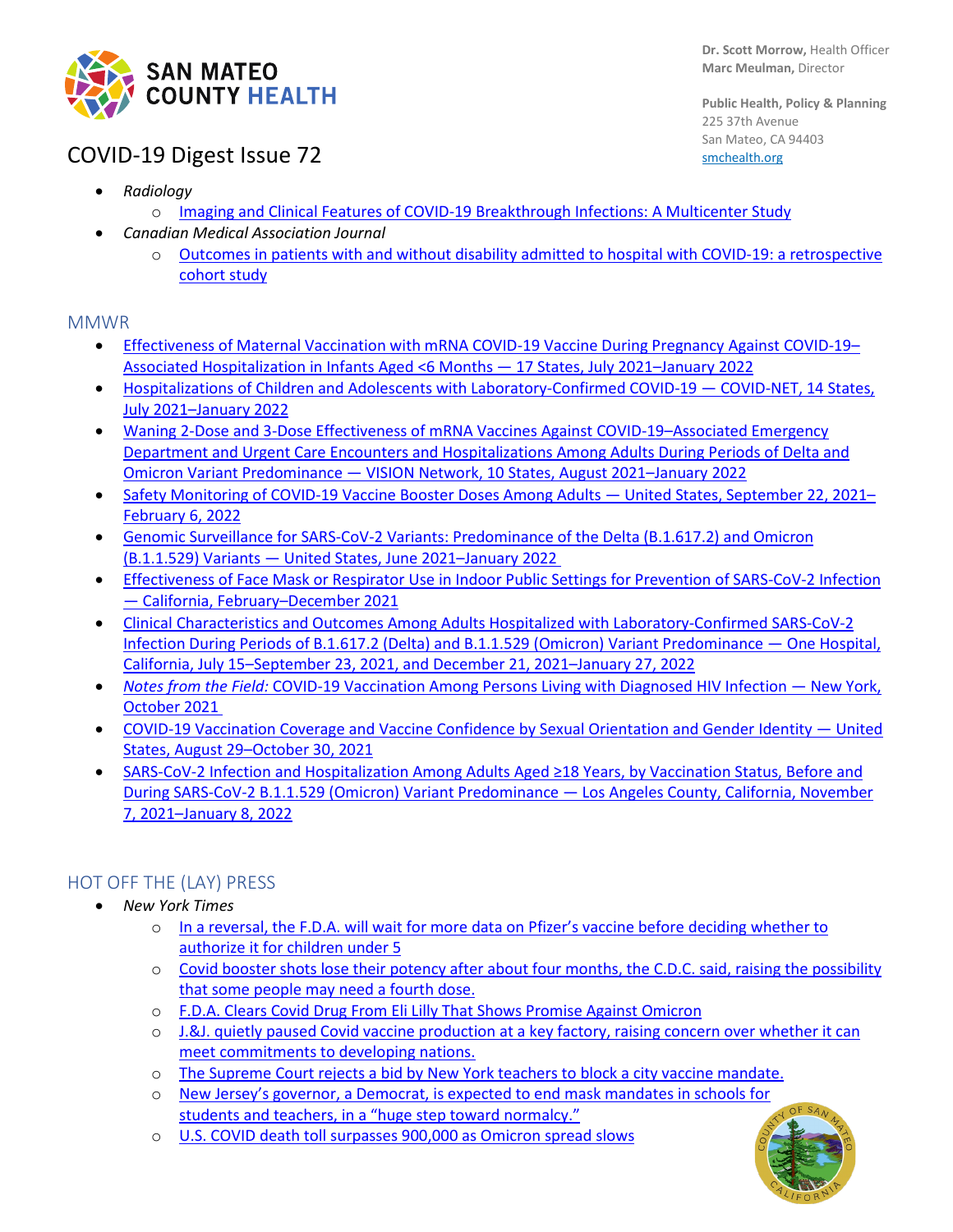

**Dr. Scott Morrow,** Health Officer **Marc Meulman,** Director

**Public Health, Policy & Planning** 225 37th Avenue San Mateo, CA 94403 [smchealth.org](https://www.smchealth.org/)

### COVID-19 Digest Issue 72

- o [Medicare will provide free at-home virus tests for pick up, the Biden administration says.](https://www.nytimes.com/live/2022/02/03/world/covid-test-vaccine-cases#medicare-will-provide-free-at-home-virus-tests-for-pickup-the-biden-administration-says)
- o [Covid-19 Commission Modeled on 9/11 Inquiry Draws Bipartisan Backing](https://www.nytimes.com/2022/02/04/us/politics/covid-commission.html?referringSource=articleShare)
- o [The F.D.A. grants Moderna's vaccine full approval](https://www.nytimes.com/live/2022/01/31/world/omicron-covid-vaccine-tests#the-fda-grants-modernas-vaccine-full-approval)
- *The Washington Post*
	- California will preserve its school mask [mandate as indoor rules for businesses expire](https://www.washingtonpost.com/nation/2022/02/14/covid-omicron-variant-live-updates/#link-V6CIBCRZWRHDJAEOMERIHJXMYE)
	- o [Biden plan to ship 500 million coronavirus test kits transforms Postal Service into relief agency](https://www.washingtonpost.com/business/2022/01/21/usps-coronavirus-test-kits/)
	- o [OSHA pursues new safety rule for health-care facilities after previous efforts faltered, expired](https://www.washingtonpost.com/business/2022/01/29/osha-rule-healthcare-safety-covid/)
	- o [Covid increases long-term heart risks, study of U.S. veterans finds](https://www.washingtonpost.com/nation/2022/02/10/covid-omicron-variant-live-updates/)
- *Bloomberg*
	- o [Kids' Covid Vaccinations Plummet as U.S. Considers Shots for Younger Children](https://www.bloomberg.com/news/articles/2022-02-03/kids-vaccinations-plummet-as-u-s-considers-shots-for-youngest)
- *CBS News*
	- o [U.S. efforts on pandemic, economy: Things are a bit better, but not yet good —](https://www.cbsnews.com/news/coronavirus-pandemic-economy-opinion-poll-02-13-2022/?intcid=CNM-00-10abd1h) CBS News poll
- *The Hill*
	- o [FBI searches headquarters of embattled COVID testing lab](https://thehill.com/policy/healthcare/590990-fbi-searches-headquarters-of-embattled-covid-testing-lab)
- *Reuters*
	- o [EU wants pandemic treaty to ban wildlife markets, reward virus detection](https://www.reuters.com/business/healthcare-pharmaceuticals/exclusive-eu-wants-pandemic-treaty-ban-wildlife-markets-reward-virus-detection-2022-02-09/)
- *AXIOS*
	- o [Health workers weighing their options](https://www.axios.com/health-workers-weighing-their-options-6f91cbbe-657d-4e64-a639-001cb48ebceb.html)
	- o [Axios-Ipsos poll: America learns to live with COVID](https://www.axios.com/axios-ipsos-poll-covid-acceptance-but-indecision-211212c1-733e-482f-9f4f-026e9de727bb.html)
- *University of Michigan National Poll on Healthy Aging*
	- o [Pandemic disruptions mean many older adults still haven't gotten needed care](https://www.healthyagingpoll.org/reports-more/poll-extras/pandemic-disruptions-mean-many-older-adults-still-havent-gotten-needed)
	- *The New Yorker*
		- o [Beyond the Booster Shot](https://www.newyorker.com/science/annals-of-medicine/beyond-the-booster-shot?utm_source=nl&utm_brand=tny&utm_mailing=TNY_Daily_Control_020822&utm_campaign=aud-dev&utm_medium=email&utm_term=tny_daily_recirc&bxid=5ec224d8a9edff5527505caa&cndid=61138842&hasha=76b0e58c87ce9b677e5e3efd8b84d7fb&hashb=fa8a4a6606c166f8a143fab9ad9fa1141b3aff96&hashc=11145baac4d4317848bac507e196627100d5d91f193bad3d6809aa4e38588cfb&esrc=bounceX&mbid=CRMNYR012019)
- *AP News*
	- o [Governors in 4 states plan for end to school mask mandates](https://apnews.com/article/coronavirus-pandemic-health-education-new-jersey-ce67cdfe4373407645fbfb5223051dcd)
	- o [Mandate to vaccinate New Orleans schoolchildren kicking in](https://apnews.com/article/coronavirus-pandemic-health-education-new-orleans-be05bf784db523aab6ff1645616e762a)
- *NPR*
	- o [Federal court blocks Biden's vaccine mandate for federal workers](https://www.npr.org/2022/01/21/1074815838/federal-court-blocks-bidens-vaccine-mandate-for-federal-workers)
- *Nature*
	- o [Ten billion COVID vaccinations: world hits new milestone](https://www.nature.com/articles/d41586-022-00285-2)
- *Kaiser Health News*
	- o [At Nursing Homes, Long Waits for Results Render Covid Tests 'Useless'](https://khn.org/news/article/at-nursing-homes-long-waits-for-results-render-covid-tests-useless/)
- *Live Science*
	- o [Will we need more COVID-19 boosters to end the pandemic?](https://www.livescience.com/will-we-need-more-covid-19-boosters-to-end-pandemic)
- *Science Alert*
	- o [This Cheap, Effective, Patent-Free COVID Vaccine Could Be a Global Game-Changer](https://www.sciencealert.com/a-new-patent-free-covid-19-vaccine-could-be-a-global-game-changer)
- *Pfizer Press Releases*
	- o [Pfizer and BioNTech Provide Update on Rolling Submission for Emergency Use Authorization of Their](https://www.pfizer.com/news/press-release/press-release-detail/pfizer-and-biontech-provide-update-rolling-submission)  [COVID-19 Vaccine in Children 6 Months Through 4 Years of Age](https://www.pfizer.com/news/press-release/press-release-detail/pfizer-and-biontech-provide-update-rolling-submission)
- *Novavax Press Releases*
	- o [Novavax Submits Request to the U.S. FDA for Emergency Use Authorization of COVID-19 Vaccine](https://ir.novavax.com/2022-01-31-Novavax-Submits-Request-to-the-U-S-FDA-for-Emergency-Use-Authorization-of-COVID-19-Vaccine)
- *Popular Science*
	- o [COVID-19 is overcrowding cemeteries and causing heavy metal pollution](https://www.popsci.com/environment/covid-public-health-risks-cemeteries/)